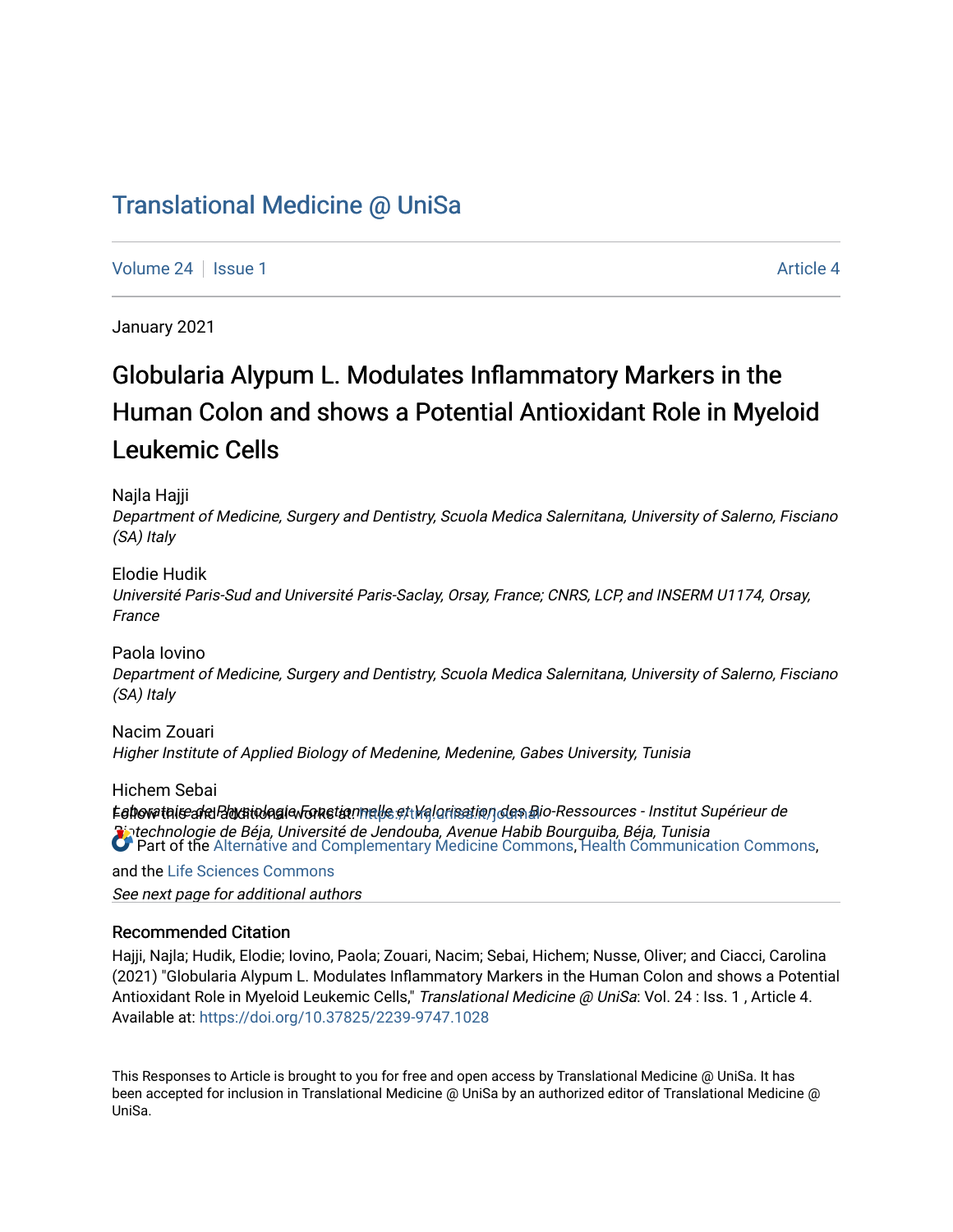# Globularia Alypum L. Modulates Inflammatory Markers in the Human Colon and shows a Potential Antioxidant Role in Myeloid Leukemic Cells

# Cover Page Footnote

We'd like to express our gratitude to the staff of the Gastrointestinal Unit at San Giovanni di Dio e Ruggi d'Aragona Hospital in Salerno, Italy. We thank Engineer Syed Tajmeel Hussain from the University of Salerno for the English revision.

# Authors

Najla Hajji, Elodie Hudik, Paola Iovino, Nacim Zouari, Hichem Sebai, Oliver Nusse, and Carolina Ciacci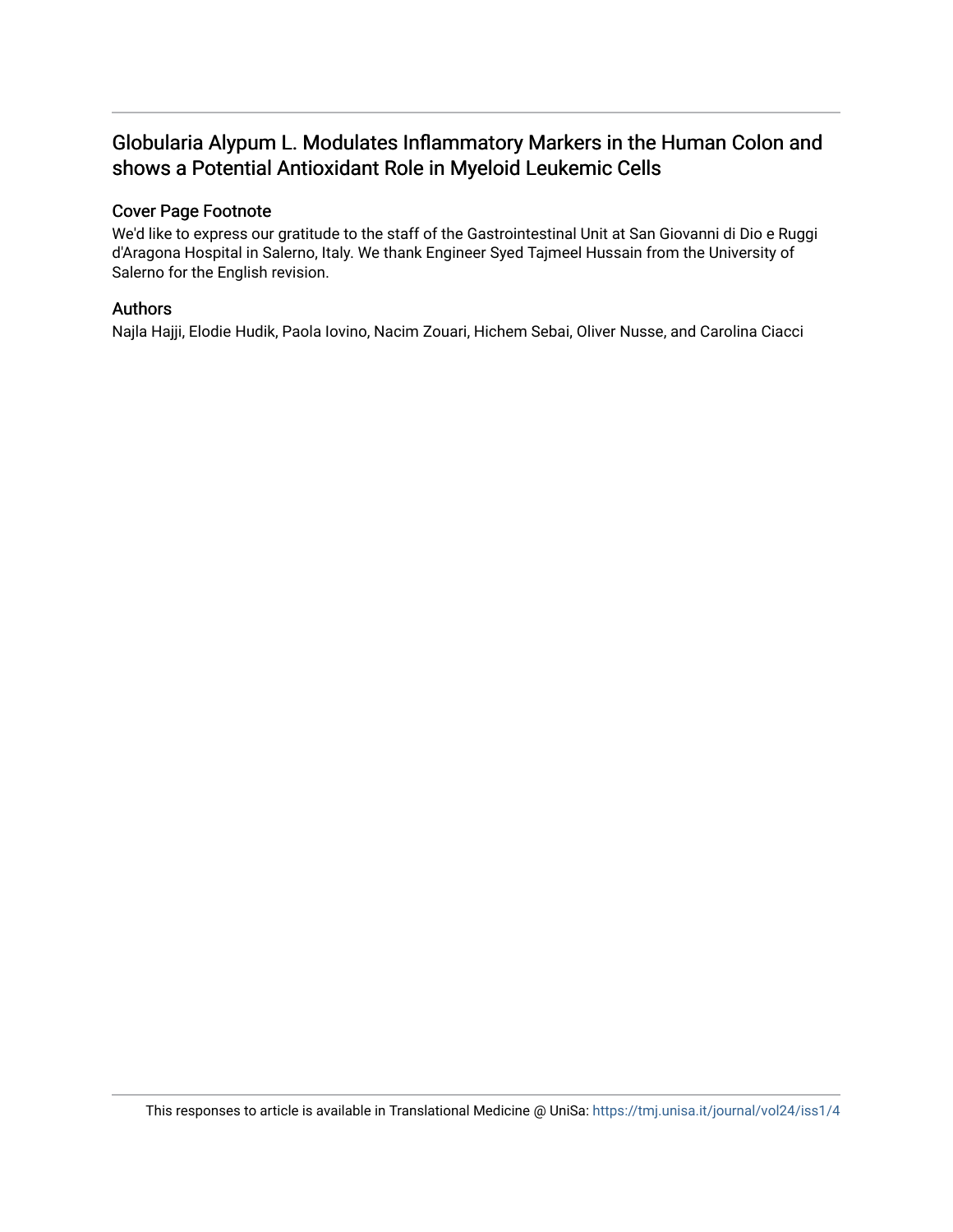# ORIGINAL ARTICLE

# Globularia alypum L. Modulates Inflammatory Markers in Human Colon and Shows a Potential Antioxidant Role in Myeloid Leukemic Cells

N[a](#page-2-0)jla Hajji <sup>a[,c](#page-2-1)</sup>, Elodie Hudik <sup>[b,](#page-2-2)[e](#page-2-3),[f](#page-2-4)</sup>, Paola Iovino <sup>a</sup>, Nacim Zouari <sup>[d](#page-2-5)</sup>, Hi[c](#page-2-1)hem Sebai <sup>c</sup>, Oliver Nusse [b,](#page-2-2)[e,](#page-2-3)[f](#page-2-4), Carolina Ciacci<sup>[a,](#page-2-0)\*</sup>

<span id="page-2-0"></span><sup>a</sup> Department of Medicine, Surgery and Dentistry, Scuola Medica Salernitana, University of Salerno, Fisciano, SA, Italy<br><sup>b</sup> Université Paris-Sud and Université Paris-Saclay, Orsay, France

<span id="page-2-2"></span>

<span id="page-2-1"></span><sup>c</sup> Laboratoire de Physiologie Fonctionnelle et Valorisation des Bio-Ressources - Institut Supérieur de Biotechnologie de Béja, Université de Jendouba, Avenue Habib Bourguiba - B.P. 382 - 9000, Béja, Tunisia<br><sup>d</sup> Higher Institute of Applied Biology of Medenine, Medenine, Gabes University, Tunisia

<span id="page-2-5"></span>

<span id="page-2-3"></span><sup>e</sup> CNRS, LCP, Orsay, France

<span id="page-2-4"></span><sup>f</sup> INSERM U1174, Orsay, France

#### Abstract

Globularia alypum (GA), a plant of the Globulariacea family, has long been used as a traditional cure for inflammatory and metabolic illnesses. In addition to various in vitro model studies, the current work focuses on the antioxidant and anti-inflammatory properties of GA in human colon biopsies.

The phenol components in GA aqueous extract (GAAE) were identified by Liquid Chromatography-Electrospray Ionization Mass Spectrometry. The antioxidant ability of GAAE was tested in vitro utilizing chemiluminescence and flow cytometry using fluorescent yeasts n conjunction with PLB-985-human myeloid leukemia cells. Experiments on human colon biopsies after a biopsy challenge with Escherichia coli-lipopolysaccharides aimed to see if GAAE had an anti-inflammatory impact on human colon inflammation. Western blotting was used to assess the expression of several inflammatory markers.

According to the findings, GAAE had a significant influence on hydrogen peroxide and cellular reactive oxygen species. GAAE inhibited the activities of cyclooxygenase 2 and nuclear factor B in inflamed biopsies, indicating antiinflammatory action. The present study is the first to show that GA has a beneficial effect on human colon inflammation, thanks to its significant antioxidant activity in vitro. According to these preliminary data, GA may be utilized to treat a range of human inflammatory illnesses.

Keywords: Globularia alypum L. aqueous extract, Oxidative stress, NF-kB, COX-2, Human colon biopsies, Inflammation

# 1. Introduction

A ll aerobic organisms create reactive oxygen species [[1\]](#page-11-0), which play a variety of essential activities. On the other hand, those species might cause possible harm to biomolecules, which can

lead to the development of a variety of illnesses, including neurological disorders and cancer [\[2](#page-11-1),[3\]](#page-11-2).

Oxidative stress is an imbalance between oxidants and antioxidants in favor of the oxidants [[4\]](#page-11-3). Multiple repercussions of oxidating processes include lipid peroxidation, leading to membrane lipid degradation [\[5](#page-11-4)] and oxidative DNA damage

Available online 23 December 2021.

Abbreviations: GAAE, Globularia alypum aqueous extract; LC-ESI-MS, Liquid Chromatography-Electrospray Ionization Mass Spectrometry; H<sub>2</sub>O<sub>2</sub>, hydrogen peroxide; ROS, reactive oxygen species; HRP, horseradish peroxidase; MPO, Myeloperoxidase; PMA, Phorbol myristate acetate; EC-LPS, Escherichia coli-lipopolysaccharides; COX-2, cyclooxygenase 2; NF-kB, Nuclear factor-kappa B; ICAM-1, Intercellular Adhesion molecule 1; MAPK p38, Mitogen-activated protein kinases p38,

<sup>\*</sup> Corresponding author. Department of Medicine, Surgery and Dentistry, Scuola Medica Salernitana, University of Salerno, Baronissi, SA, Italy. E-mail address: [cciacci@unisa.it](mailto:cciacci@unisa.it) (C. Ciacci).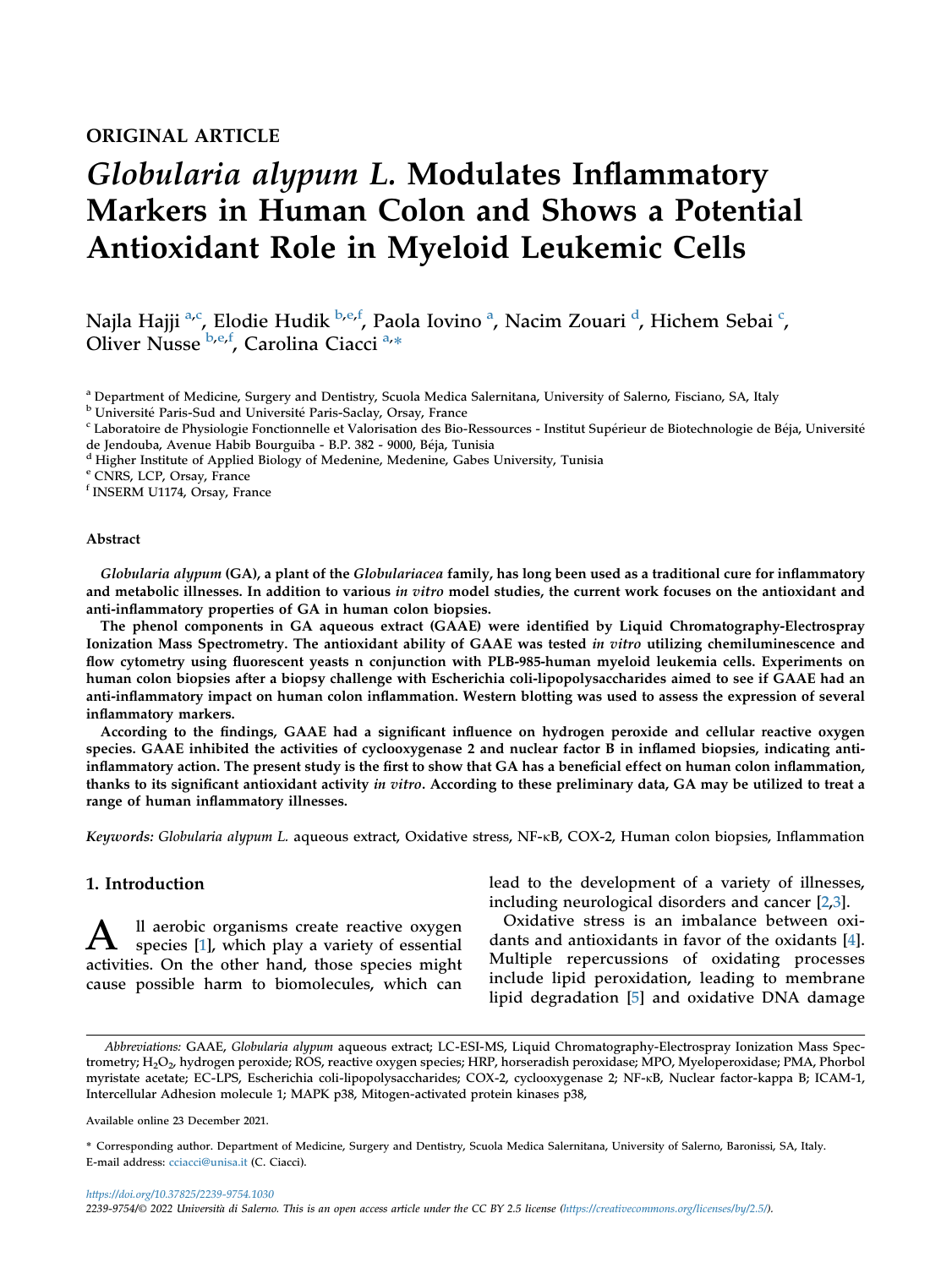[\[6](#page-11-5)], all of which contribute to cell viability loss. After being administered within several model systems, hydrogen peroxide  $(H_2O_2)$ , a ROS, usually demonstrated cell damage or even cell death stimulation [[7\]](#page-11-6). To date, the antioxidant medications used have made little or no impact on human health [[8\]](#page-11-7). Potential data suggest that ROS and oxidative stress have a role in chronic and acute inflammation [\[9](#page-11-8)]. Infections and injuries cause inflammation, mediated by transcription factors such as NF- $\kappa$ B and STAT3, inflammatory enzymes such as cyclooxygenase 2 (COX-2), inflammatory cytokines such as tumor necrosis factor-alpha, and mitogen-activated protein kinases (MAPK) [\[10](#page-11-9)]. Both inflammation and oxidative stress are primary reasons implicated in chronic diseases and cancer, for which plants and phytochemicals are targeted to be safe cures [\[11](#page-11-10)].

Globularia alypum L. (GA), a member of the Globulariaceae family, is a common plant in the Mediterranean. GA has long been utilized in traditional medicine to treat various disorders caused by terranean. GA has long been utilized in traditional<br>medicine to treat various disorders caused by<br>oxidative stress [\[12](#page-11-11)]. In his book "Medicinal Plants medicine to treat various disorders caused by<br>oxidative stress [12]. In his book "Medicinal Plants<br>of North Africa," Boulos (1983) listed GA as a medicinal plant used in traditional medicine in Morocco, Tunisia, Algeria, and Libya [\[13](#page-11-12)]. GA leaves were traditionally employed in Northeastern Morocco against diabetes, according to a published paper by Benjelloun (1997) regarding phytotherapy of hypertension and diabetes in Morocco and other physiological features of the plant such as laxative purgative, stomachic, and sudorific [[12\]](#page-11-11). Numerous studies have shown that GA leaf and flower extracts are rich in secondary metabolites such as polyphenols and iridoids  $[14-16]$  $[14-16]$  $[14-16]$ . Those compounds are well known for their antioxidant properties [\[17](#page-11-14)], anti-inflammation [\[18](#page-12-0)], anti ulceration [\[19](#page-12-1)], and anticancer activities [[20\]](#page-12-2). Several in vitro and in vivo studies have shown physiological activities of GA in oxidative stress regulation, which is the leading cause of those pathologies  $[15,21-23]$  $[15,21-23]$  $[15,21-23]$  $[15,21-23]$  $[15,21-23]$ . Moreover, GA has been shown for its anti-inflammatory effect in vivo against acetic acid-induced ulcerative colitis in rats [\[15](#page-11-15)].

In this study, the antioxidant impact of GA leaves aqueous extract (GAAE) was investigated in vitro utilizing flow cytometry and chemiluminescence techniques in both cellular and cell-free systems. We pioneered and implemented GAAE on biopsies taken from healthy patients with E. coli lipopolysaccharides, keeping in mind its anti-inflammatory properties against colitis in rats.

#### 2. Materiel and methods

### 2.1. Plant collection and extraction of the aqueous extract

Globularia alypum L. (GA) was gathered in the northwestern part of Tunisia in March 2018. (Bou Salem, Jendouba). The Higher Institute of Biotechnology of Beja, University of Jendouba, has a voucher specimen with GA-ISBB-03-03-18. The GA leaves were recovered and dried for 72 hours at 40  $\degree$ C in an incubator before being crushed in an electric blender (MOULINEX Ovatio 2. France). The resulting powder was dissolved in distilled water (10 g in 100 ml) and incubated at room temperature for 24 hours with agitation. After that, the sample was centrifuged at 10.000 g for 10 minutes, and the supernatant was lyophilized and kept at  $-80$  °C for future use.

#### 2.2. GAAE phenolic compounds by LC-ESI-MS

After filtering, a methanolic preparation was made from GAAE (1 g in 100 ml). The ultra-fast liquid chromatography column received one ml of the filtrated extract. An LCMS-2020 quadrupole mass spectrometer (Shimadzu, Kyoto, Japan) with an electrospray ionization source (ESI) and negative ionization mode was used for the LC-ESI-MS study. The mass spectrometer was connected to an LC-20AD XR binary pump system, SIL-20AC XR autosampler, CTO-20AC column oven, and DGU-20A 3R degasser through an ultra-fast liquid chromatography system (Shimadzu). The analysis was performed on an Aquasil C18 column (150 mm 3 mm, 3 m, Thermo Electron, Dreieich, Germany) preceded by an Aquasil C18 guard column (10 mm 3 mm, 3 m, Thermo Electron). The mobile phase A was 0.1% formic acid in H2O, and the mobile phase B was 0.1% formic acid in methanol, with a linear gradient elution of  $0-45$  minutes,  $10-100\%$  B, and  $45-55$  minutes,  $100\%$  B. Between individual runs, re-equilibration took 5 minutes. The mobile phase flow rate was 0.4 ml/min, with an injection volume of  $5 \mu$ l. The column temperature was maintained at 40 °C. High-purity ( $>99\%$ ) nitrogen was employed as a nebulizer and auxiliary gas. Selected-ion monitoring (SIM) mode was used to monitor the spectra, and Shimadzu LabSolutions LC-MS software was used to analyze them. With a capillary voltage of 3.5 V, a dry gas flow rate of 12 µl/min, a nebulizing gas flow rate of  $1.5 \mu$ l/min, a block source temperature of 400 $^{\circ}$ C, a dissolving line temperature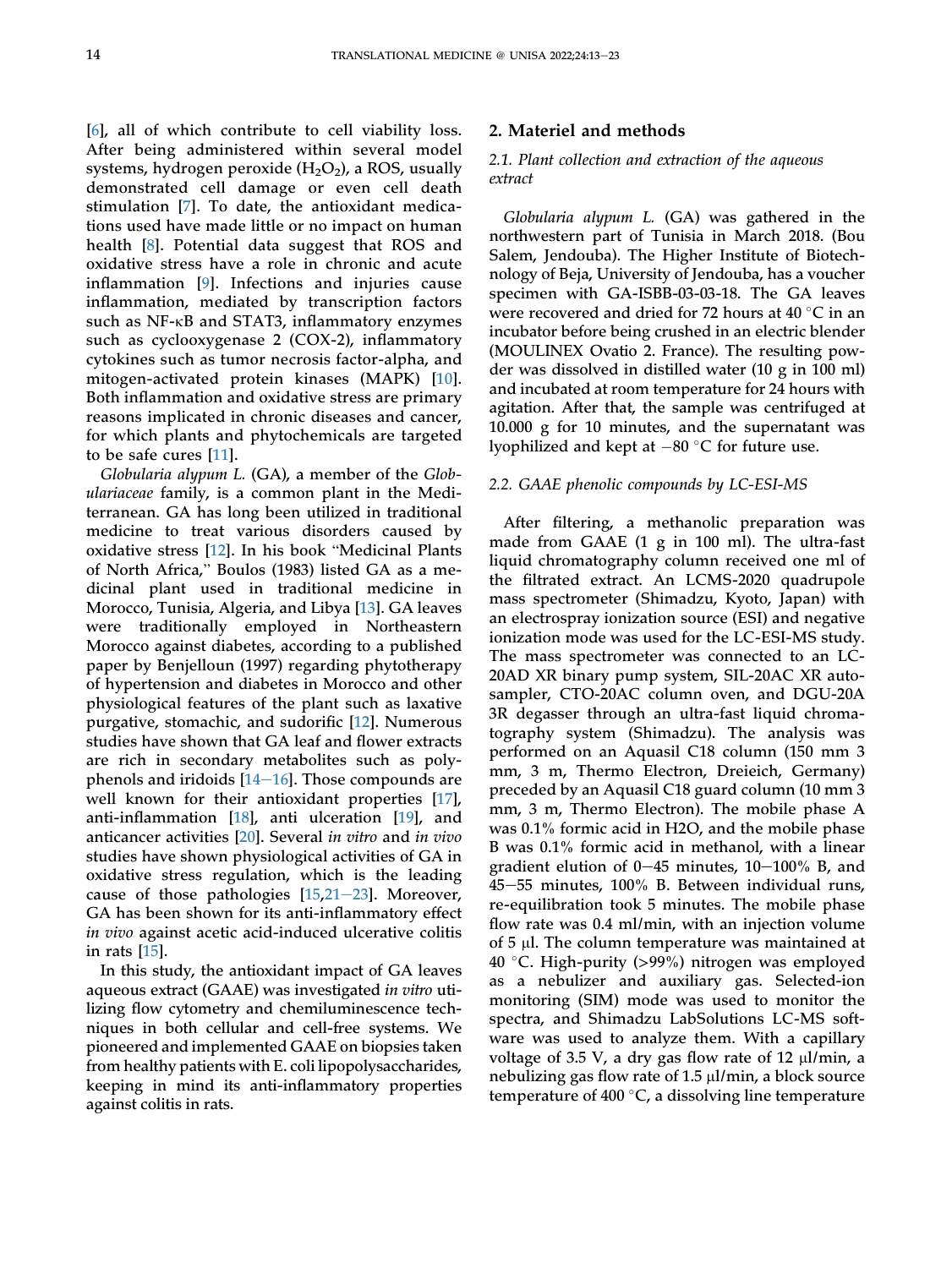of 250  $\degree$ C, a voltage detector of 1.2 V, and full scan spectra from 50 to 2000 m/z, the mass spectrometer was operated in negative ion mode.

To identify GAAE compounds, the retention duration and mass spectra of phenolics were compared to those of genuine standards of highest purity (99.0%) (Sigma, Chemical Co. St Louis, MO, USA). p-coumaric acid, trans-ferulic acid, o-coumaric acid, trans-cinnamic acid, 4-o-caffeoylquinic acid, 1,3-di-o-caffeoylquinic acid, 3,4-di-o-caffeoylquinic acid, 4,5-di-o-caffeoylquinic acid, rosmarinic acid, salvianolic acid, catechin, epicatechin.

### 2.3. Effect of GAAE on L012-amped chemiluminescence in the presence of hydrogen peroxide  $(H_2O_2)$

In the presence of horseradish peroxidase, the L012 (C13H2 CIN4NAO2, Waco) is oxidized by H2O2 (Sigma H1009) (HRP, Sigma P6782). A luminometer measured a light signal resulting from the process. With varying dosages of  $H_2O_2$ , different concentrations of the extract were tested. Five µl of L012 (10  $\mu$ g/ml), 4  $\mu$ l HRP (20 U/ml), 45  $\mu$ l GAAE (25 ng/ml to 2.5 mg/ml), and 45  $\mu$ l H<sub>2</sub>O<sub>2</sub> (1 mM) were made for a total of 100  $\mu$ l each, and the reaction was assessed for 30 minutes at 37  $\degree$ C in the luminometer (Synergy H1 hybrid Reader Bioteck). The program Gen5 was used to examine the reaction kinetics.

# 2.4. DCFH2-A405-yeast preparation and flow cytometry

As is described by Tlili et al., double labeling heatinactivated yeasts (Saccharomyces cerevisiae) with 2',7'-dichlorodihydrofluorescein diacetate, succinimidyl ester (DCFH2, Invitrogen D399), and Alexa 405 was performed (Invitrogen A30000) [[24\]](#page-12-4). The DCFH2 is oxidized to DCF in the presence of  $H_2O_2$ , resulting in a fluorescence signal activated by a blue laser ( $\lambda_{ex}$  488 nm). Instead, Alexa 405 fluoresces with a purple laser ( $\lambda_{ex}$  405 nm).

# 2.5. Flow cytometry analysis of the effect of GAAE against  $H_2O_2$  on DCF-A405-yeast particles

DCFH2-A405 yeasts were incubated in the dark for 30 minutes with  $H_2O_2$  (1 mM) and GAAE (25 ng/ml, 250 ng/ml, 2.5  $\mu$ g/ml, and 25  $\mu$ g/ml). At the same time, another batch of DCFH2-A405-yeasts was preoxidized for 30 minutes with  $H_2O_2$  (1 mM). The yeasts were then rinsed in PBS to eliminate any leftover  $H_2O_2$  and treated with the same GAAE doses for 30 minutes. A dual laser flow cytometer (405 nm and 488 nm) was used to detect the fluorescence

intensity (Cyflow ML, Sysmex Partec, Germany). Summit V4.3.01 was used to evaluate the data (DAKO Colorado, Fort Collins CO, USA). The extract completely impacted DCFH2-fluorescence when it was co-incubated with  $H_2O_2$ . The quenching of DCFfluorescence by GAAE was measured in a preoxidation experiment. The difference between the two experiments (co-incubation and pre-oxidation) determines the  $H_2O_2$  scavenging activity by GAAE.

# 2.6. Cell culture

PLB-985 cells (human myeloid leukemia cell line) were grown at 37  $\degree$ C in a 5% CO2 incubator in RPMI 1640 media supplemented with 10% fetal calf serum (FCS; heat-inactivated), L-glutamine (2 mM), penicillin (100 U/ml), streptomycin (100  $\mu$ g/ml), and amphotericin B (0.25 g/ml) (Panasonic incu Safe). A cell culture passage was performed twice a week to keep the cell density between 2105 and 2106/ml. The DMSO (1.25%) (Sigma-Aldrich USA) was given to PLB-985 cells before studies and for 6 days to ensure that they differentiated into neutrophil-like cells [\[25\]](#page-12-5).

# 2.7. GAAE effect in generating reactive oxygen species in PLB-985 cells

PLB-985 cells were pre-incubated with varied GAAE doses for 3 hours after differentiation. The cellular suspensions were then rinsed in HEPES buffer (140 mM NaCl, 5 mM KCl, 1 mM MgCl2, 2 mM CaCl2, 10 mM HEPES, pH 7.4) before being charged for 30 minutes at 37  $\degree$ C with DCFH2-DA (2.5  $\mu$ M). After a second wash, the cells were stimulated for 1 h with 200 nM PMA (Phorbol 12-myristate 13-acetate). Flow cytometry was then used to determine DCF fluorescence.

#### 2.8. Collection and culture of biopsies

After receiving informed consent, data and biopsies were gathered from ten healthy participants who had a colonoscopy but found no pathology.

The colon biopsy culture is an ex-vivo in vitro model that can accurately duplicate the intestinal state, including all cell populations and relationships. Each biopsy was put above a stainless steel mesh in the center well of an organ culture dish (Falcon, USA), with the villous surface of the biopsies on top. To reach the biopsy's cutting surface, the wells were filled with DMEM F12 (16 ml), fetal bovine serum (3 ml), penicillin 50,000 IU, and streptomycin 5000 IU culture media. The dishes were incubated at 37  $\degree$ C in a sterile anaerobic jar gassed with oxygen/carbon dioxide (95/5%) [\[26](#page-12-6)].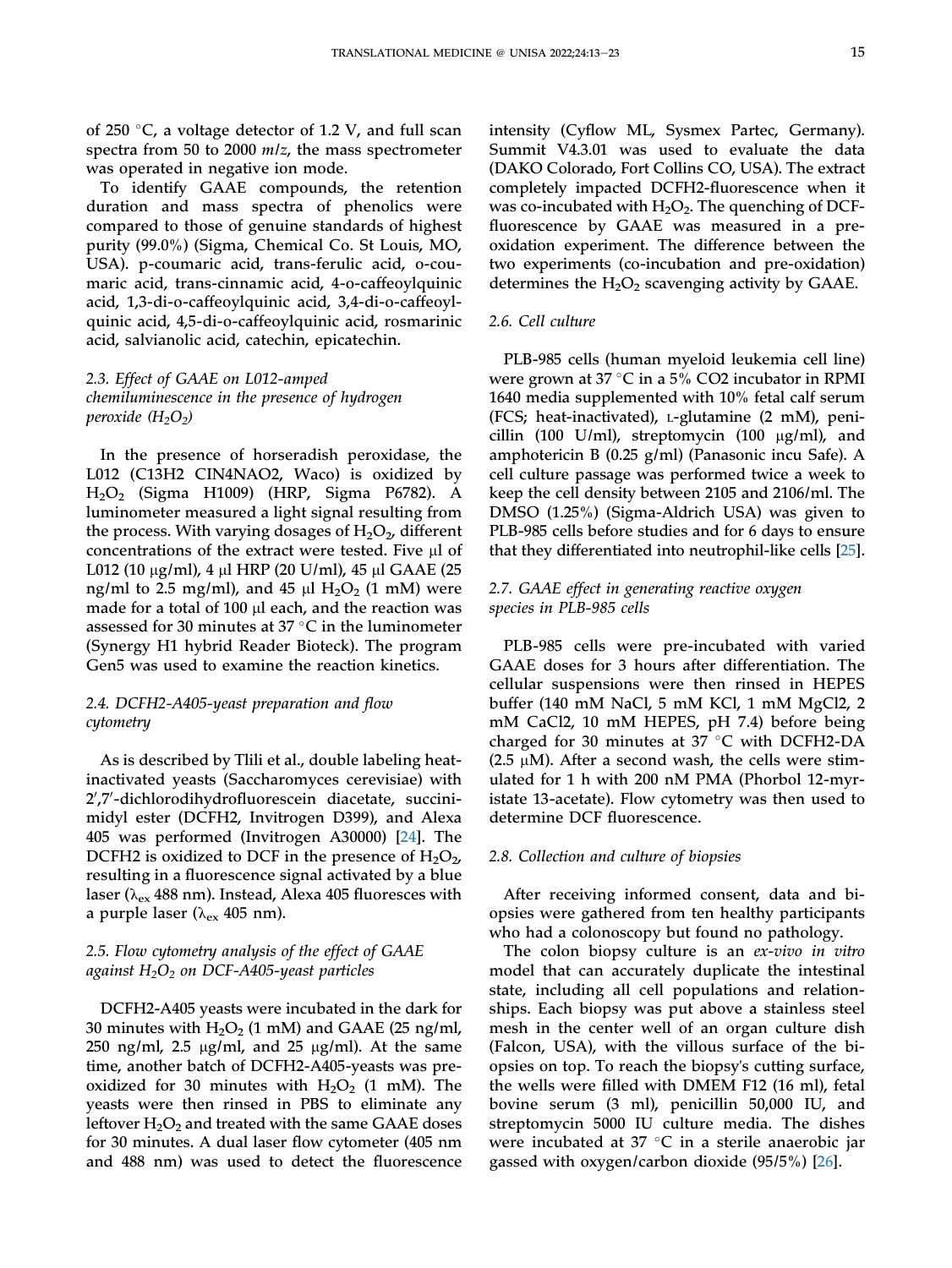Each patient's biopsies were incubated separately in wells, with the first serving as a negative control containing just culture media, followed by four biopsies co-treated with GAAE (50 and 100 µg/ml) and EC-LPS  $(1 \mu g/ml)$ , and the fifth serving as a positive control of inflammation with EC-LPS. After that, the cultures were permitted to incubate overnight. All cultures were halted after 24 hours, and biopsies were recovered and stored at  $-80$  °C for future analyses.

#### 2.9. Western blot

Colon samples were lysed in RIPA buffer for cytoplasmic protein extraction. Before the lyse, the buffer was treated with protease and phosphatase inhibitors, and then nuclear extraction buffer was added to the pellets to get nuclear proteins. Protein concentration was computed using a standard range of BSA from known values and quantified using the Bradford (Biorad) technique. 40 µg of total extracted proteins were adjusted with lysis buffer (RIPA), combined with LAEMMLI buffer (10 µl), and denatured for 5 min at 95  $\degree$ C from total extracted proteins. The lysates were electrophoresed on a 10% sodium dodecyl sulfate/polyacrylamide gel (SDS-PAGE). The migration took 20 minutes at 80 V and then 120 V. Following the migration, proteins were transferred to a nitrocellulose membrane using a Biorad transfer cassette and incubated for 1 hour at room temperature with a blocking solution (5% dehydrated milk powder dissolved in TBST). Anti-COX-2 monoclonal antibody (1:1000, CAYMAN chemical business), anti $-NF-\kappa B$  (1:1000, Bioss

Antibodies), anti-MAPK p38 (1:1000, Bioss Antibodies), and anti-ICAM-1 monoclonal antibody (1:1000, Bioss Antibodies) were all applied to the membranes individually overnight at  $4 °C$  (1:1000, Santa Cruz Biotechnology). Membranes were incubated for 1 hour with horseradish peroxidase-linked goat anti-mouse or anti-rabbit secondary antibody (1: 1000, Immuno & Reagents) after three washes with TBST buffer. The rabbit antibody -actin and Lamin A/C were used to control the loaded protein quantification (1: 1000, ABCAM). The findings of Western blot detection were seen by chemiluminescence with the Chemidoc utilizing substrate reagents (Clarity Western ECL substrate, Biorad) (Bio-rad).

#### 3. Results

# 3.1. GAAE phenolic compounds detection by Liquid Chromatography-Electrospray Ionization Mass Spectrometry (LC-ESI-MS)

The GAAE phenolic acid and flavonoids components were detected using LC-ESI-MS. As shown in [Table 1](#page-5-0), a total of 19 compounds were found. The most prevalent component identified (14720.4 ppm) was trans-cinnamic acid (also known as 3-phenylprop-2-enoic acid), which accounted for 72.99% of the whole extract, followed by quinic acid (13.98%) [\(Table 1\)](#page-5-0). Luteolin 7-O-glucoside (5.73%), the extract's third significant component, belongs to flavones, the extract's second major class, along with apigenin, cirsiliol, and luteolin. Flavonoid molecules flavonol (quercetin and kaempferol) and favonone (naringin and naringenin) have also been identified.

<span id="page-5-0"></span>Table 1. Characterization of GAAE extract by Liquid Chromatography-Electrospray Ionization Mass Spectrometry (LC-ESI-MS) analysis.

| $\mathrm{No}^1$ | Compounds <sup>2</sup>  | Molecular formula    | Molecular mass | $[M-H]$ <sup>-</sup> $mlz$ | Retention time (min) | Content (µg/g extract) |
|-----------------|-------------------------|----------------------|----------------|----------------------------|----------------------|------------------------|
| 1               | Ouinic acid             | $C_7H_{12}O_6$       | 192            | 191                        | $\overline{2}$       | 2820.7                 |
| 2               | Protocatechuic acid     | $C_7H_6O_4$          | 154            | 153                        | 6.9                  | 133.6                  |
| 3               | Chlorogenic acid        | $C_{16}H_{18}O_9$    | 354            | 353                        | 11.7                 | 6.9                    |
| 4               | 4-O-Caffeoylquinic acid | $C_{16}H_{18}O_9$    | 354            | 353                        | 11.8                 | 7.14                   |
| 5               | Caffeic acid            | $C_9H_8O_4$          | 180            | 179                        | 14.6                 | 15.2                   |
| 6               | Syringic acid           | $C_9H_{10}O_5$       | 198            | 197                        | 16.2                 | 26.1                   |
| 7               | p-Coumaric acid         | $C_9H_8O_3$          | 164            | 163                        | 21                   | 659.4                  |
| 8               | Luteolin-7-O-glucoside  | $C_{21}H_{20}O_{11}$ | 448            | 447                        | 24.8                 | 1156.2                 |
| 9               | Rosmarinic acid         | $C_{18}H_{16}O_8$    | 360            | 359                        | 26.2                 | 140.7                  |
| 10              | Naringin                | $C_{27}H_{32}O_{14}$ | 580            | 579                        | 26.4                 | 229.9                  |
| 11              | Apigenin-7-O-glucoside  | $C_{21}H_{20}O_{10}$ | 432            | 431                        | 27.2                 | 14                     |
| 12              | trans-Cinnamic acid     | $C_9H_8O_2$          | 148            | 147                        | 32                   | 14720.4                |
| 13              | Ouercetin               | $C_{15}H_{10}O_7$    | 302            | 301                        | 32.3                 | 2.98                   |
| 14              | Kaempferol              | $C_{15}H_{10}O_6$    | 286            | 285                        | 32.2                 | 138.8                  |
| 15              | Naringenin              | $C_{15}H_{12}O_5$    | 272            | 271                        | 34.2                 | 1.7                    |
| 16              | Apigenin                | $C_{15}H_{10}O_5$    | 270            | 269                        | 34.8                 | 3.9                    |
| 17              | Luteolin                | $C_{15}H_{10}O_6$    | 286            | 285                        | 35.2                 | 1.6                    |
| 18              | Cirsiliol               | $C_{17}H_{14}O_7$    | 330            | 329                        | 35.8                 | 84.2                   |
| 19              | Cirsilneol              | $C_{18}H_{16}0_7$    | 380            | 343                        | 38.9                 | 0.56                   |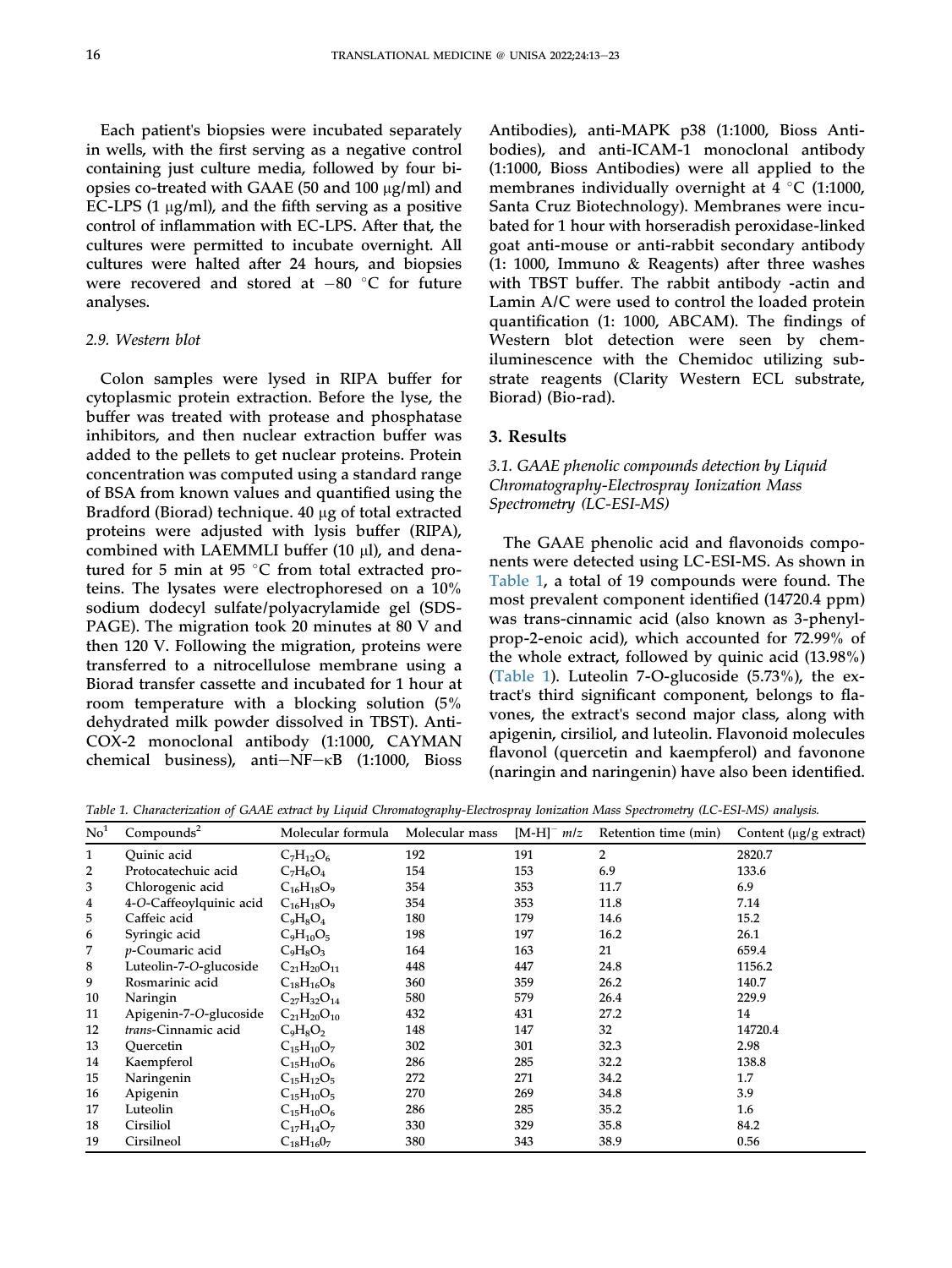### 3.2. GAAE scavenging activity of  $H_2O_2$  on L012amplified chemiluminescence

Over 30 minutes, the GAAE potential to neutralize H2O2 was measured using L012-enhanced chemiluminescence in the presence of HRP. The  $H_2O_2$  alone showed an exponential reduction in luminescence emission [\(Fig. 1](#page-6-0)). Even thelowest dose of GAAE (25 ng/ ml) significantly diminished the signal when it was added. The signal was nearly totally suppressed in the presence of the highest concentration, indicating that GAAE has a substantial  $H_2O_2$  scavenging action.

# 3.3. Evaluation of GAAE activity on  $H_2O_2$  within DCF-A405-yeast system

In the presence and absence of GAAE, the tagged yeasts were oxidized by  $H_2O_2$ . The median fluorescence of each particle was used to estimate the fluorescence created by oxidized yeasts [\(Fig. 2](#page-7-0) (A)). The GAAE reduced median fluorescence dosedependent, indicating a potent anti-  $H_2O_2$  action. However, in the presence of GAAE, Alexa 405, which exhibited a steady fluorescence in  $H_2O_2$ , experienced a minor reduction in fluorescence [\(Fig. 2](#page-7-0) (B)). A signal dampening impact of DCF fluorescence by GAAE must be ruled out to extract colors with a broad absorption spectrum.

Furthermore, the rapid response toward  $H_2O_2$  on L012-amplified chemiluminescence ([Fig. 1\)](#page-6-0) might be owing to ROS scavenging, but it could also be due to the GAAE signal quenching on both fluorescence and luminescence. We examined the DCFH2 tagged yeast fluorescence in the presence of  $H_2O_2$  and GAAE to its fluorescence when pre-oxidized by  $H<sub>2</sub>O<sub>2</sub>$  to DCF, washed, and then incubated with GAAE to distinguish between scavenging and quenching effects.

As seen in [Fig. 3,](#page-7-1) the extract suppressed DCF fluorescence dose-dependent. GAAE also reduced pre-oxidized yeast fluorescence, though to a lesser extent than in the co-incubation experiment  $(H_2O_2)$ and GAAE simultaneously).

At 25 ng/ml, the difference in fluorescence levels was not significant, but at the other three doses [\(Fig. 3\)](#page-7-1). As a result, GAAE functions as a legitimate  $H<sub>2</sub>O<sub>2</sub>$  scavenger.

### 3.4. Effect of GAAE against ROS production by PLB-985 cells

The NADPH oxidase in neutrophils and macrophages produces a lot of ROS. ROS generation is essential for the immune response to infections because it helps to destroy pathogens following phagocytosis. Chronic inflammation is caused by

<span id="page-6-0"></span>

Fig. 1. GAAE scavenging effect against H<sub>2</sub>O<sub>2</sub> on L012-amplified chemiluminescence. GAAE (25 ng/ml; 250 ng/ml; 2.5 µg/ml and 25 ng/ml) incubated with 1 mM  $H_2O_2$  (added at time 0) in the presence of HRP and L012 and luminescence measured during 30 min. The experiment was repeated 3 times, and results were represented as mean  $\pm$  SEM.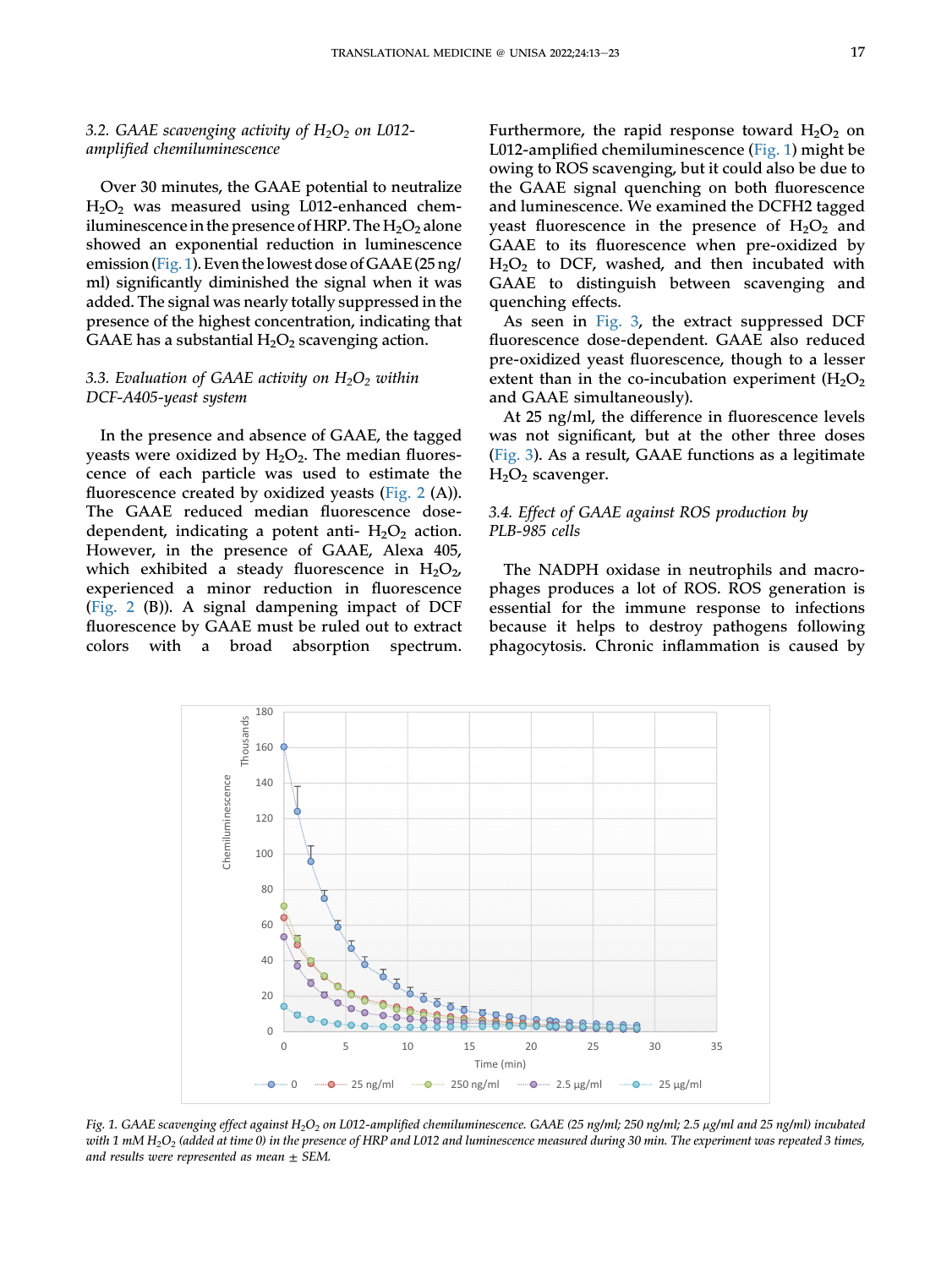<span id="page-7-0"></span>

Fig. 2. Effect of GAAE on DCFH2 & Alexa405 fluorescence. DCFH2 and Alexa 405 yeast were incubated with GAAE (25 ng/ml; 250 ng/ml; 2,5 µg/ ml and 25  $\mu$ g/ml) and 1 mM H<sub>2</sub>O<sub>2</sub> for 30 minutes. Flow cytometry was used to examine yeast fluorescence with an excitation wavelength of 488 nm (A): DCF fluorescence of non-oxidized DCFH2-labeled yeast; blue line: DCFH2-labeled yeast fully oxidized by  $H_2O_2$ , green lines: DCFH2-labeled yeast oxidized by  $H_2O_2$  in the presence of GAAE, the dark green line represents the highest GAAE concentration (25  $\mu$ g/ml), and results were represented as fluorescence histograms at 405 nm (B). The black line represents non-labeled yeast, the blue line represents Alexa 405-labeled yeast, and the dotted blue line represents Alexa 405-labeled yeast following incubation with 25 µg/ml GAAE.

immune cells producing too many reactive oxygen species. PLB-985 neutrophil-like cells are a helpful cell culture model for neutrophils and neutrophil functions research. In PLB-985 cells charged with DCFH2 and activated by PMA, the effect of GAAE on cellular ROS generation was investigated. PLB cells create ROS in the extracellular environment under these conditions. Some ROS make their way

inside the cell and oxidize DCFH2 to DCF. Pretreating PLB cells with GAAE for 3 h reduced DCF fluorescence in a dose-dependent manner, indicating an influence on the cellular capacity to create ROS or the PLB cells' intracellular antioxidant capacity ([Fig. 4\)](#page-8-0). The cytotoxicity of the GAAE treatment was not revealed by staining the cells with propidium iodide.

<span id="page-7-1"></span>

Fig. 3. Distinction between ROS scavenging and signal quenching of GAAE against DCF-yeast. Flow cytometry data from DCFH2-A405 yeast were analyzed quantitatively. The first column on the left (dark grey) represents DCFH2-A405 yeast incubated with GAAE (25 ng/ml, 250 ng/ml, 2.5  $\mu$ g/ml, and 25  $\mu$ g/ml) and H<sub>2</sub>O<sub>2</sub> for 30 minutes for each condition (1 mM). The second column (light grey) shows DCFH2-A405 yeast that has been pre-oxidized with H<sub>2</sub>O<sub>2</sub> (1 mM), washed, and incubated with GAAE (25 ng/ml, 250 ng/ml, 2.5 µg/ml, and 25 µg/ml) for 30 minutes. This circumstance determines the quenching of DCF fluorescence by GAAE. The third column (medium grey) shows the difference between the two initial columns defining ROS scavenging activity is shown by the third column (medium grey). The median fluorescence of the results is normalized to the positive control (oxidized DCF-yeast without extract). The experiment was performed three times with the same findings. \*p 0.05 compared to the positive control and #p 0.05 compared to the scavenging  $+$  quenching impact of each GAAE dose (Student-test).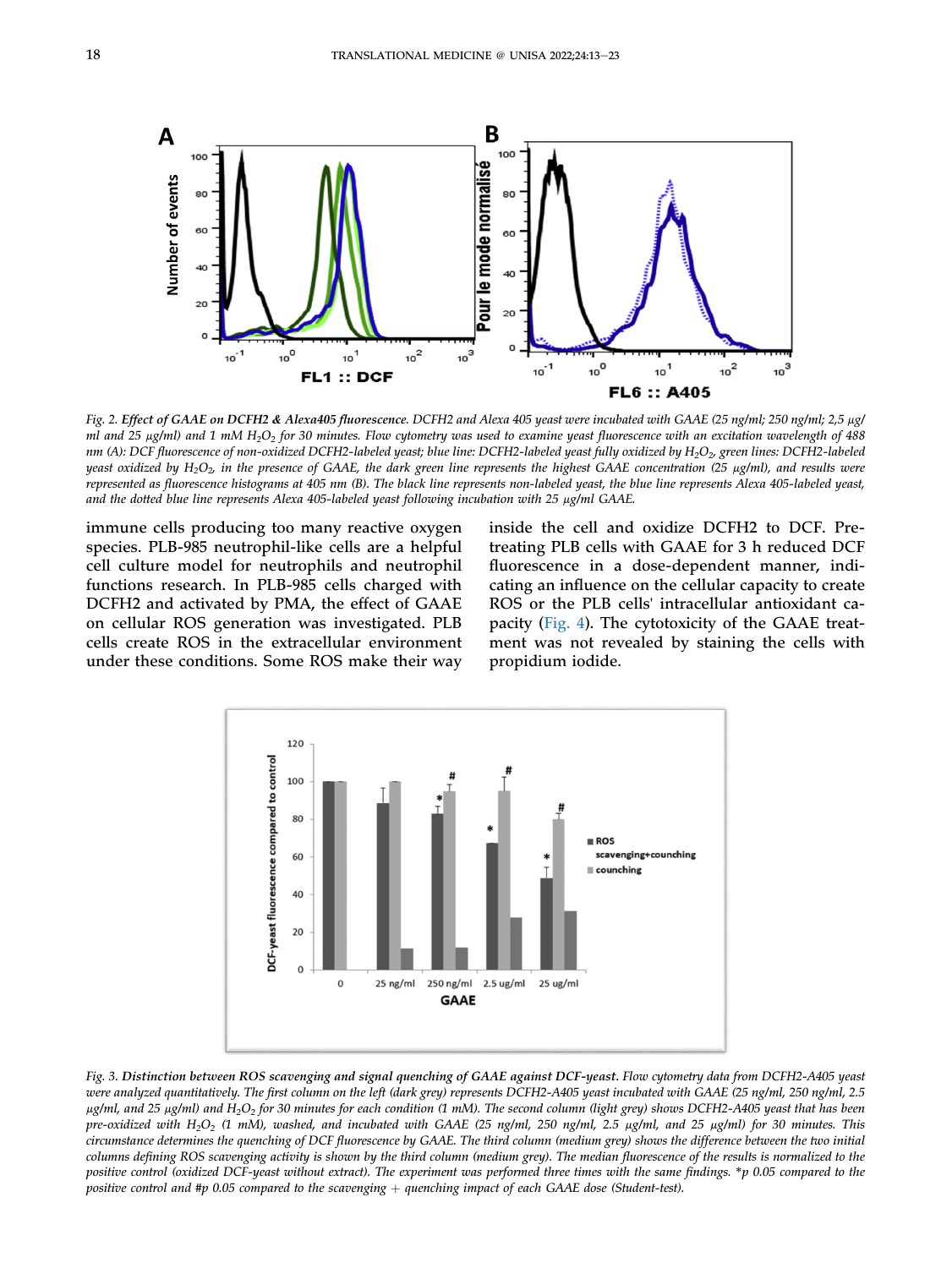<span id="page-8-0"></span>

Fig. 4. Pre-incubation effect of GAAE on ROS production by PLB-985 cells. LB-985 cells were pre-incubated for 3 hours with GAAE (25 ng/ml, 250 ng/ml, 2.5 µg/ml, and 25 µg/ml), then charged with H2DCF-DA (2.5 µM) and stimulated with PMA (200 nM). Flow cytometry was used to examine DCF fluorescence in PLB-985 cells, using excitation at 488 nm and findings expressed as median fluorescence adjusted to the positive control (stimulated PLB cells not treated with the extract). The experiment was conducted three times, with the data provided as mean SEM. \*p 0.05 when compared to the positive control (Student-test).

3.5. GAAE decreases the EC-LPS effect on colon proinflammatory proteins

To begin, GAAE was evaluated in biopsies from three healthy persons in co-culture with EC-LPS at two different concentrations (50 and 100  $\mu$ g/ml) to determine its reaction for COX-2 expression. The results reveal that EC-LPS significantly boosted COX-2 expression [\(Fig. 5\)](#page-9-0).

The addition of GAAE in the presence of EC-LPS dramatically lowered COX-2 expression, and the dose of 100 µg/ml was more efficient than the negative control in which the biopsies were cultured merely with the medium.

The dose of 100  $\mu$ g/ml was chosen to continue the investigation after that. The effects of GAAE and EC-LPS on COX-2, ICAM-1, MAPK p38 expressions [\(Fig. 6](#page-9-1)), and nuclear NF-kB activity were examined in biopsy cultures of seven additional healthy persons [\(Fig. 7\)](#page-10-0). EC-LPS raised the expression of all proinflammatory markers in the majority of individuals. GAAE impacted the expression of those makers, with a more substantial effect on COX-2 and NF-kB than ICAM-1 and MAPK p38, where responses were not always positive or significant.

#### 4. Discussion

Reactive oxygen species are crucial signaling molecules in various biological processes and are produced as a natural consequence of oxidative metabolism [[27](#page-12-7)]. On the other hand, excessive ROS generation has been related to aging and several diseases, including chronic inflammation [[28\]](#page-12-8), diabetes [[1](#page-11-0)], Alzheimer's [[29](#page-12-9)], and cancer [\[30](#page-12-10)]. The extract has been examined for its effect on ROS production and ROS scavenging activity in this context, following the determination of other phenol chemicals in GAAE. Then, on ex vivo-in vitro colon biopsy cultures, second research was set up to evaluate how GAAE worked against EC-LPSinduced inflammation. We used LO12-amplified chemiluminescence in the presence of HRP to investigate the impact of the GAAE against hydrogen peroxide  $(H_2O_2)$ . The extract demonstrated good and quick  $H_2O_2$  neutralizing action in a dose-dependent manner. Chemiluminescence is a technique with low background, and LO12 is a luminescent probe that is substantially more sensitive than luminal luminescence [[31](#page-12-11)]. In actuality, H2O2 is produced by superoxide dismutase or spontaneous breakdown of superoxide [\[32\]](#page-12-12). Because  $H_2O_2$  is not particularly polar, it can readily escape the phagosome. It will be in charge of oxidative damage and signaling in phagocytes and outside the cell [\[33](#page-12-13)].  $H_2O_2$  oxidizes a variety of biomolecules, causing their function to be lost and cellular function to be compromised [[7\]](#page-11-6). Furthermore,  $H_2O_2$  can cause permeabilization of lysosome membranes, most likely due to the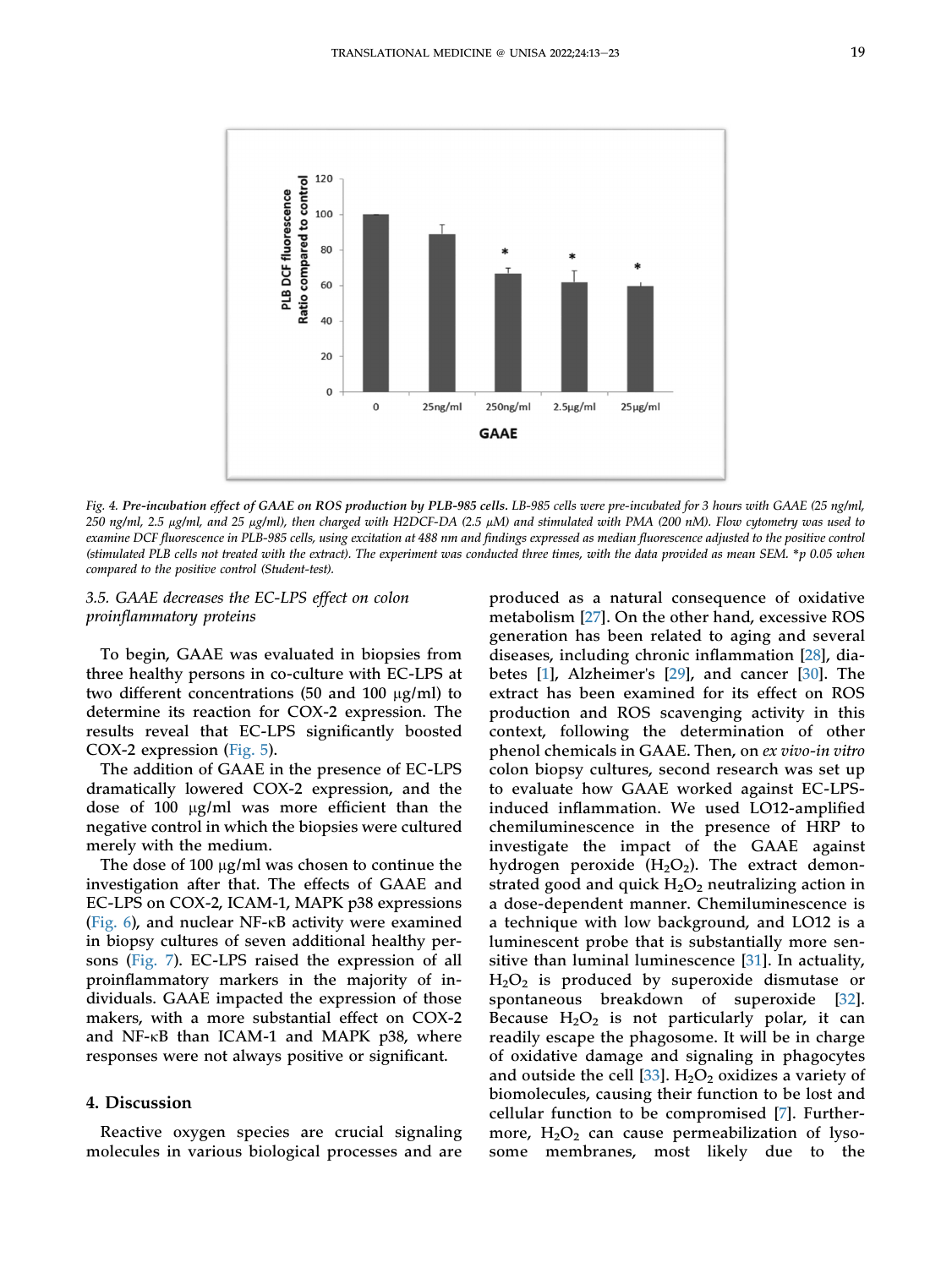<span id="page-9-0"></span>

Fig. 5. Effect of GAAE and EC-LPS co-treatment on COX-2 expression in human colon biopsy culture. Two GAAE dosages (50 and 100 µg/ml) and EC-LPS (1 µg/ml) were used to culture colon biopsies. Western blotting was used to measure COX-2 activity. The media of three distinct cultures from three different people are displayed as mean SEM.\*p 0.05 compared to EC-LPS (Student-test).

<span id="page-9-1"></span>

Fig. 6. GAAE and EC-LPS co-treatment on proinflammatory marker expression in human colon biopsy culture. In the presence of a single GAAE dosage (100 g/ml) and EC-LPS (1 µg/ml), colon biopsies were cultured. Western blotting was used to measure the activities of COX-2, ICAM-1, and MAPK p38. The media of seven distinct cultures from seven different people are displayed as mean SEM.\*p 0.05 compared to EC-LPS (Studenttest).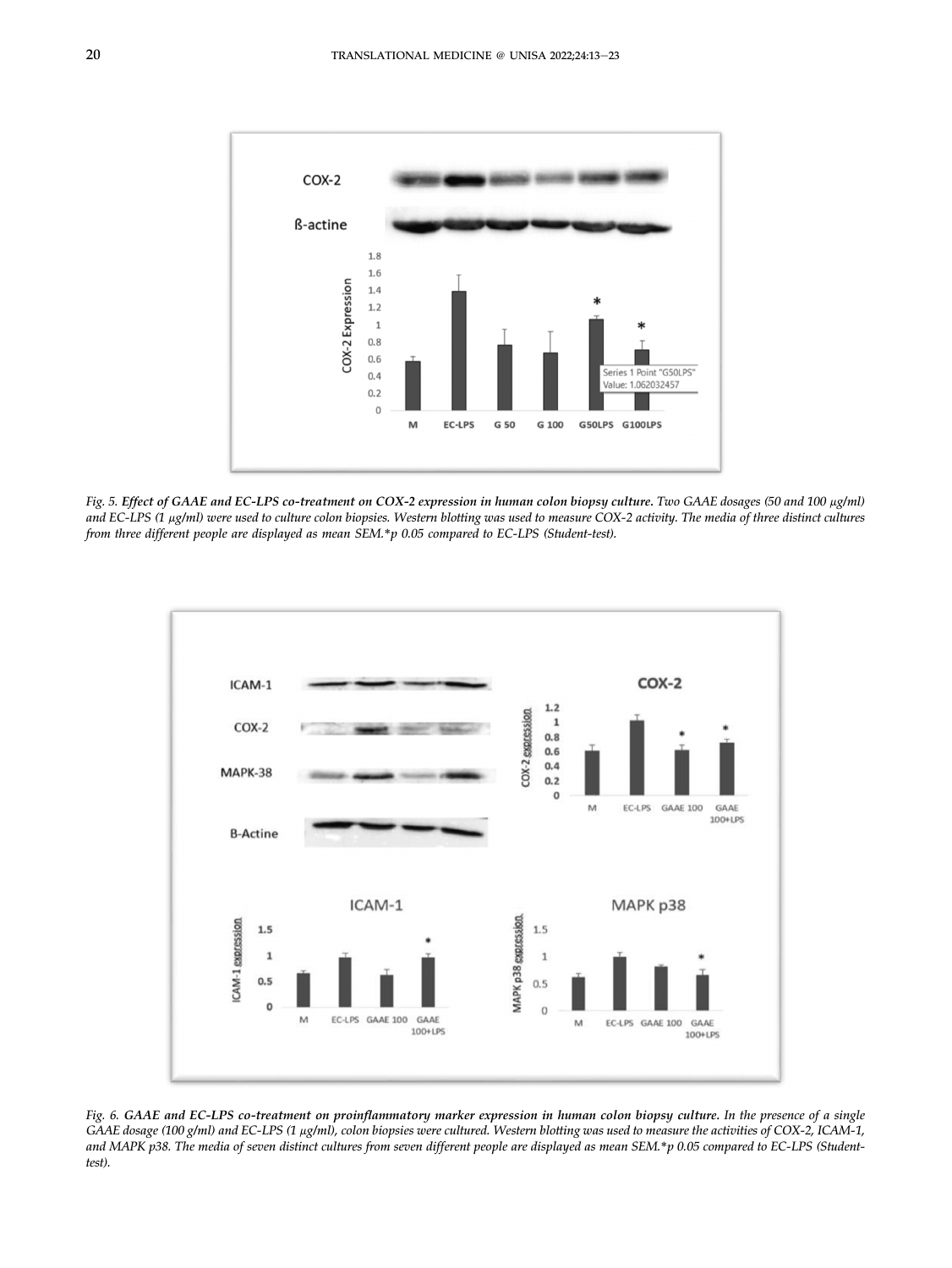<span id="page-10-0"></span>![](_page_10_Figure_1.jpeg)

Fig. 7. Effect of GAAE and EC-LPS co-treatment on nuclear NF-kB activity in human colon biopsy culture. In the presence of a single GAAE dosage (100 µg/ml) and EC-LPS (1 µg/ml), colon biopsies were cultured. Western blotting was used to measure the activity of nuclear NF-KB. The media of seven distinct cultures from seven different people are displayed as mean SEM.\*p 0.05 compared to EC-LPS (Student-test).

generation of HO during the Fenton reaction in the lysosome, which promotes lipid peroxidation [\[31](#page-12-11),[34](#page-12-14)]. As a result, this was an intriguing starting point for testing GAAE's influence on  $H_2O_2$ . Flow cytometry was used to investigate the effect of GAAE on  $H_2O_2$ . Heat inactivated yeasts tagged with DCFH2, and Alexa405 dies were utilized for the experiment. DCFH2 is oxidized to DCF in the presence of  $H_2O_2$ . The fluorescence generated by DCF was reduced dose-dependent after GAAE treatment. Alexa405 was treated with GAAE; it became less autofluorescent following laser excitation. The finding indicates that GAAE inhibits fluorescence emission. This interaction with fluorescence hides any possible H2O2 scavenging effect. As a result, the impact of GAAE on DCFH2- A405-yeast was investigated twice: once concurrently with  $H_2O_2$  and again following DCF oxidation by  $H_2O_2$ . GAAE impacted DCF fluorescence in both trials, although to a smaller extent when DCF was pre-oxidized. This finding backs up GAAE's fluorescence quenching impact. The difference between the two fluorescence rates was substantial at dosages of 250 ng/ml, 2.5  $\mu$ g/ml, and 25  $\mu$ g/ml, indicating an  $H_2O_2$  neutralizing effect. The effect of GAAE on ROS-cell generation was examined second-time PLB-WT cells behave like neutrophils

after differentiation and create reactive oxygen species when stimulated with PMA. The three-hour pretreatment of PLB with GAAE dramatically reduced DCF fluorescence-induced ROS generation in a dose-dependent manner. DCFH2 is a wellknown probe that is thought to detect hydrogen peroxide in the presence of peroxidase. The nonfluorescent DCFH2 is oxidized, resulting in a brilliant fluorescent D [\[35\]](#page-12-15). For DCFH2, HOCI is a potent oxidant [\[24](#page-12-4)]. Its formation necessitates the presence of  $H_2O_2$ , and it is capable of attacking any oxidizable group [[36\]](#page-12-16). Myeloperoxidase (MPO) is released when phagosomes and lysosomes fuse in active neutrophils. MPO may convert  $H_2O_2$  to HOCI, which oxidizes DCFH2, and it can also serve as a peroxidase, catalyzing DCFH2 oxidation by  $H<sub>2</sub>O<sub>2</sub>$  [\[37](#page-12-17)]. As a result, MPO plays a crucial role in determining the rate of DCFH2 oxidation [[24](#page-12-4)[,38\]](#page-12-18). GAAE may alter MPO activity or inhibit cell degranulation because it was employed as pretreatment and rinsed before adding PMA, hence before ROS production. As a result, the extract can serve as an anti-inflammatory against phagocyteinduced inflammation in response to various stimuli. These findings encouraged researchers to investigate the effect of GAAE on human colon inflammation induced by EC-LPS.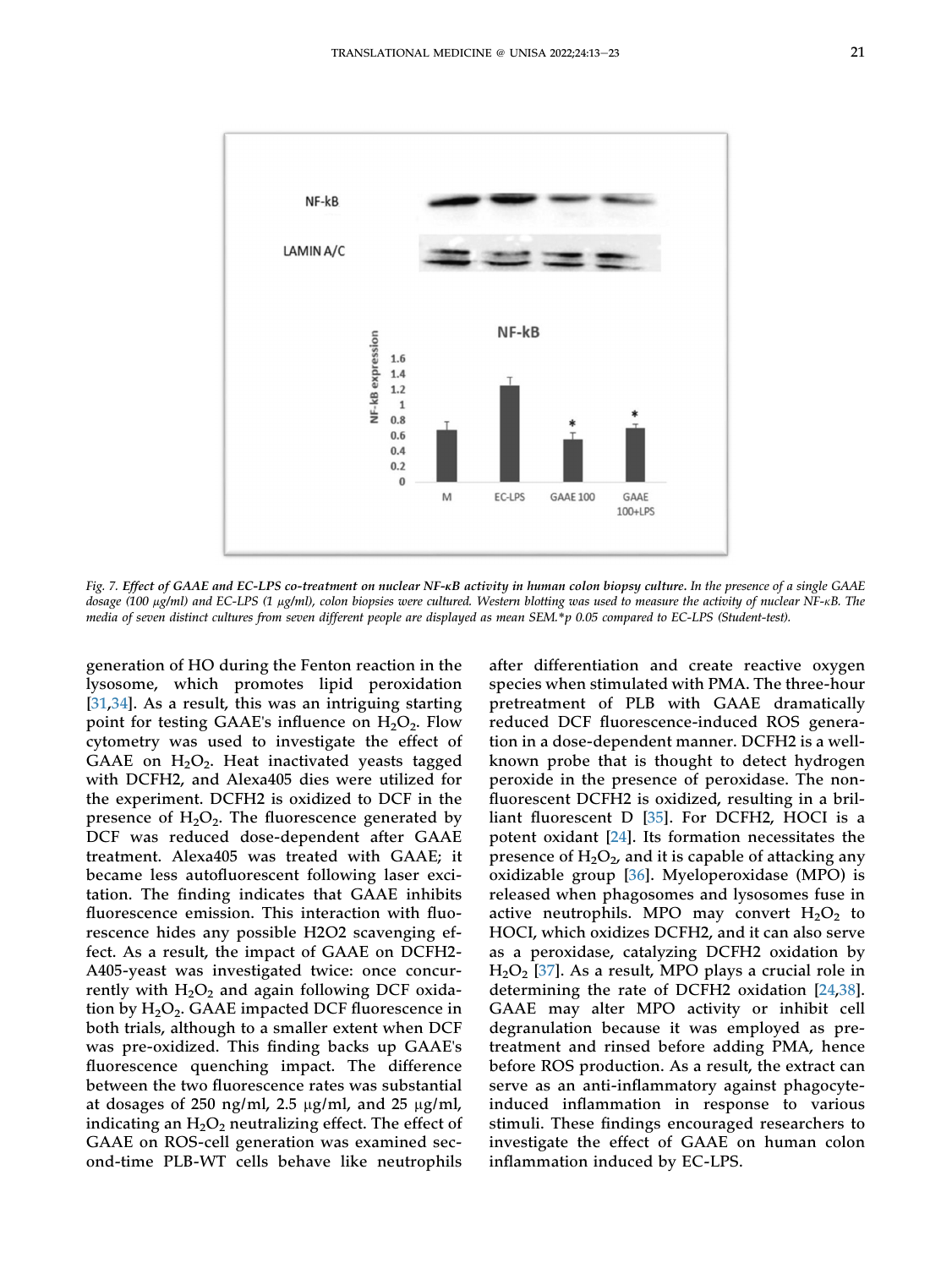In cultures of the normal colon, the extract was cultured for 24 hours with EC-LPS. According To Studies Published In The Literature, the EC-LPS produced gut inflammation in healthy rats [\[39](#page-12-19)] and human colon biopsies acquired from healthy volunteers [\[40](#page-12-20)] according to studies published in the literature. EC-LPS boosted the expression of NF-kB, which is involved in the production of proinflammatory genes such as IL-6 [\[41](#page-12-21)]. The MAPK and NF-kB signaling pathways are thought to be major intracellular molecular pathways involved in the inflammatory cascade response to EC-LPS stimulation in RAW264.7 cells [[42\]](#page-12-22), which is the case in our investigation. The primary inflammatory marker that increased in all colon cultures was COX-2. NFkB promotes the expression of proinflammatory genes such as COX-2 and inducible nitric oxide synthase in inflammatory colons [\[43](#page-12-23),[44](#page-12-24)]. The proinflammatory expressions were affected by the GAAE co-treatment. On ICAM-1 and MAPK p38, there was no discernible impact.

On the other hand, GAAE has significantly reduced the transcription factor and the active key of the NF-kB inflammatory cascade. Furthermore, following GAAE therapy, COX-2, which is typically implicated in LPS-induced inflammation [\[44](#page-12-24)] was significantly reduced. GA is high in phytochemical substances that have anti-inflammatory properties and may help to reduce the effects of EC-LPS on the colon. The antioxidant and anti-inflammatory action of GAAE against ulcerative colitis exhibited in vitro and the reduction of proinflammatory markers in ex *vivo* may validate the antioxidant  $[45]$  $[45]$  and anti-inflammatory effect of GAAE against ulcerative colitis previously demonstrated in rats [\[15](#page-11-15)].

#### 5. Conclusion

To summarize, the antioxidant properties demonstrated in vitro and the anti-inflammatory properties against proinflammatory markers in human colon biopsy cultures after the EC-LPS challenge suggest that GAAE could be a potential remedy to be considered for the biological treatment of various diseases involving inflammation and oxidative stress.

#### Declaration of competing interest

The authors declare that they have no competing interests.

#### Acknowledgement

We'd like to express our gratitude to the staff of the Gastrointestinal Unit at San Giovanni di Dio e Ruggi d'Aragona Hospital in Salerno, Italy.

We thank Engineer Syed Tajmeel Hussain from the University of Salerno for the English revision.

#### References

- <span id="page-11-0"></span>[1] Houstis N, Rosen ED, Lander ES. Reactive oxygen species have a causal role in multiple forms of insulin resistance. Nature 2006;440(7086):944-8.
- <span id="page-11-1"></span>[2] Di Domenico F, Tramutola A, Butterfield DA. Role of 4-hydroxy-2-nonenal (HNE) in the pathogenesis of alzheimer disease and other selected age-related neurodegenerative disorders. Free Rad Biol Med  $2017;111:253-61$ .
- <span id="page-11-2"></span>[3] Helfinger V, Schroeder K. Redox control in cancer development and progression. Mol Aspect Med 2018;63:88-98.
- <span id="page-11-3"></span>[4] Sies H. On the history of oxidative stress: concept and some aspects of current development. Curr Opin Toxicol 2018;7:  $122 - 6$ .
- <span id="page-11-4"></span>[5] Paller MS, Hoidal J, Ferris TF. Oxygen free radicals in ischemic acute renal failure in the rat.  $\tilde{J}$  Clin Invest 1984;74(4):  $1156 - 64.$
- <span id="page-11-5"></span>[6] Marnett LJ. Oxyradicals and DNA damage. Carcinogenesis  $2000;21(3):361 - 70.$
- <span id="page-11-6"></span>[7] Forman HJ. Use and abuse of exogenous H2O2 in studies of signal transduction. Free Rad Biol Med 2007;42(7):926-32.
- <span id="page-11-7"></span>[8] Halliwell B. Antioxidant defence mechanisms: from the beginning to the end (of the beginning). Free Radic Res 1999;  $31(4):261-72.$
- <span id="page-11-8"></span>[9] Salvemini D, Doyle T, Cuzzocrea S. Superoxide, peroxynitrite and oxidative/nitrative stress in inflammation. Portland Press Ltd.; 2006.
- <span id="page-11-9"></span>[10] Kunnumakkara AB, Sailo BL, Banik K, Harsha C, Prasad S, Gupta SC, et al. Chronic diseases, inflammation, and spices: how are they linked? J Transl Med 2018;16(1):14.
- <span id="page-11-10"></span>[11] Zhang Y-J, Gan R-Y, Li S, Zhou Y, Li A-N, Xu D-P, et al. Antioxidant phytochemicals for the prevention and treatment of chronic diseases. Mol 2015;20(12):21138-56.
- <span id="page-11-11"></span>[12] Ziyyat A, Legssyer A, Mekhfi H, Dassouli A, Serhrouchni M, Benjelloun W. Phytotherapy of hypertension and diabetes in oriental Morocco. J Ethnopharmacol 1997;58(1):45-54.
- <span id="page-11-12"></span>[13] Boulos L. Medicinal plants of North Africa. Reference Publications, Inc; 1983.
- <span id="page-11-13"></span>[14] Taghzouti OK, Balouiri M, Ouedrhiri W, Ech A. In vitro evaluation of the antioxidant and antimicrobial effects of Globularia alypum L. extracts. J Mater Environ Sci 2016;7:1988-95.
- <span id="page-11-15"></span>[15] Hajji N, Jabri M-A, Tounsi H, Wanes D, Ali IBEH, Boulila A, et al. Phytochemical analysis by HPLC-PDA/ESI-MS of Globularia alypum aqueous extract and mechanism of its protective effect on experimental colitis induced by acetic acid in rat. J Funct Foods  $2018;47:220-8$ .
- [16] Amessis-Ouchemoukh N, Abu-Reidah IM, Quirantes-Piné R, Rodríguez-Pérez C, Madani K, Fernández-Gutiérrez A, Segura-Carretero A. Tentative characterisation of iridoids, phenylethanoid glycosides and flavonoid derivatives from Globularia alypum L.(Globulariaceae) leaves by LC-ESI-QTOF-MS. Phytochem Anal 2014;25(5):389-98.
- <span id="page-11-14"></span>[17] Friščić M, Maslo S, Garić R, Maleš Ž, Pilepić KH. Comparative analysis of specialized metabolites and antioxidant capacity in vitro of different natural populations of Globularia spp. Acta Bot Croat 2018;77(1):1–9.